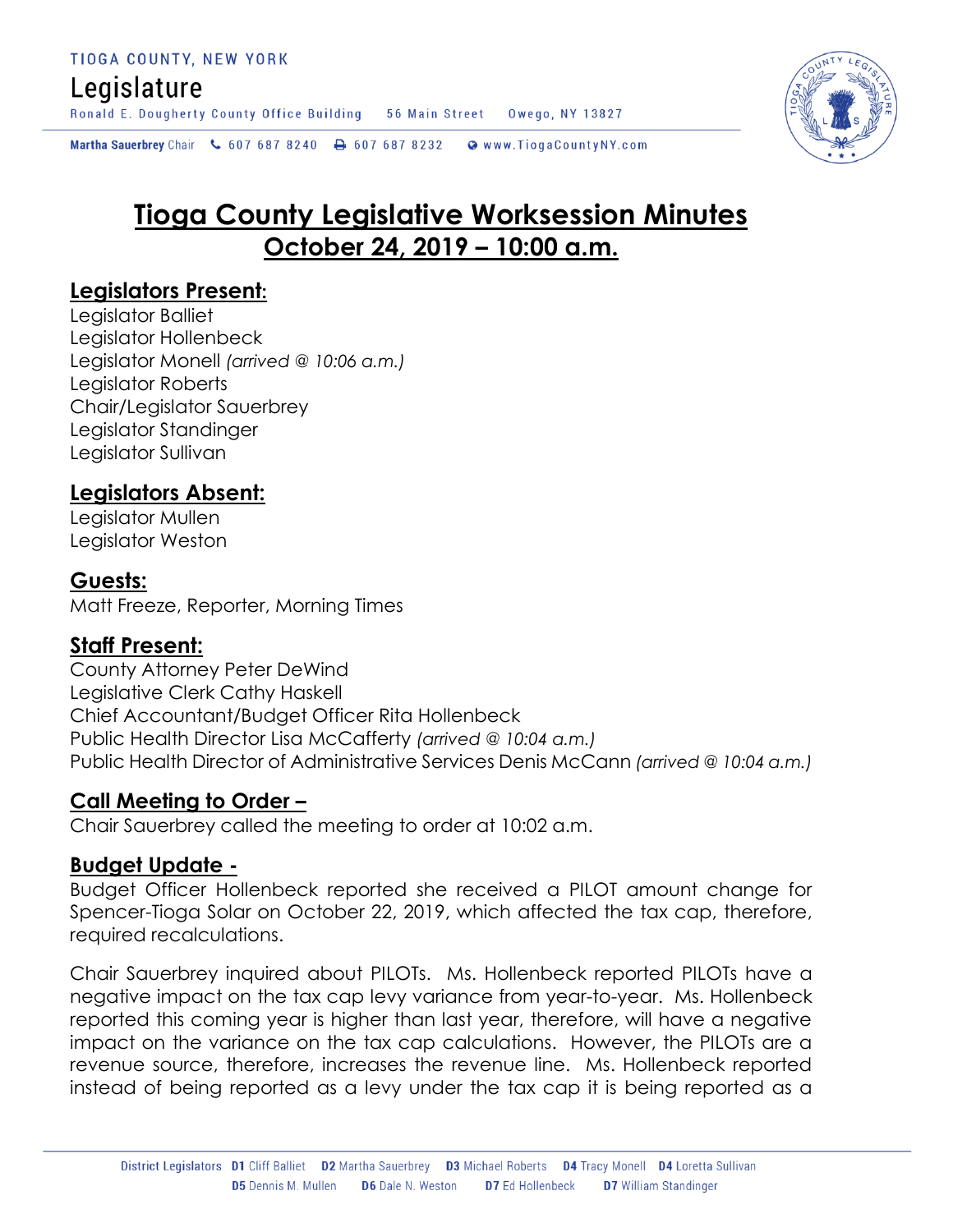## TIOGA COUNTY, NEW YORK Legislature Ronald E. Dougherty County Office Building 56 Main Street Owego, NY 13827 Martha Sauerbrey Chair & 607 687 8240 A 607 687 8232 @ www.TiogaCountyNY.com



revenue for both the Solid Waste and Real Property, therefore, creating a neutral impact. Ms. Hollenbeck reported the 2% variance or allowable cap is less, but revenue increases so the bottom line of the budget has no impact.

Ms. Hollenbeck reviewed the following handouts:

- **Budget Summary:** Ms. Hollenbeck reported the fund balance amount increased due to the tax cap formula changes, as well as additional funds added to following departmental budgets:
	- o *Treasurer's Office –* Additional \$20,000 to the Treasurer's budget for potential contracted services. However, this amount offsets with \$20,000 anticipated revenue, therefore, creating a zero impact but changing the figures.
	- o *Personnel Office –* Additional \$40,000 to the Personnel budget for contracted services for a non-union salary study to review current salaries and salary ranges.
	- o *Public Health –* Addition of the dental positions.
	- o *County Clerk/DMV –* Addition of the DMV position.
	- o *Jail –* Since jail negotiations are still not finalized, Ms. Hollenbeck reported she appropriated approximately \$84,000.

Ms. Hollenbeck reported the numbers reflected on this handout should be the final numbers unless a late minute addition arises. Ms. Hollenbeck further reported this includes the adjusted PILOT.

Legislator Roberts inquired about the non-union salary study and how this request was generated. Chair Sauerbrey reported Personnel Officer O'Rourke addressed this request in the Personnel Committee and the Committee was in favor of moving forward. Chair Sauerbrey reported the \$40,000 is an estimated figure.

Ms. Hollenbeck reported the above-referenced changes are the only new ones since the last time she presented the budget to the Legislature.

 **Year-to-Year Analysis:** Ms. Hollenbeck reported this document reflects four years of actual revenue and expenses and two years of budgeted funds. In comparing the 2019 and 2020 budgets, Ms. Hollenbeck reported the overall bottom line went from \$82 million to \$86 million for expenditures, which is an approximate 4.6% increase. However, in regards to revenue there was an overall 5.3% increase from \$78 million to \$83 million.

Chair Sauerbrey inquired about what transpired in 2018 regarding the \$80 million in expenses versus the \$82 million in revenue. Ms. Hollenbeck noted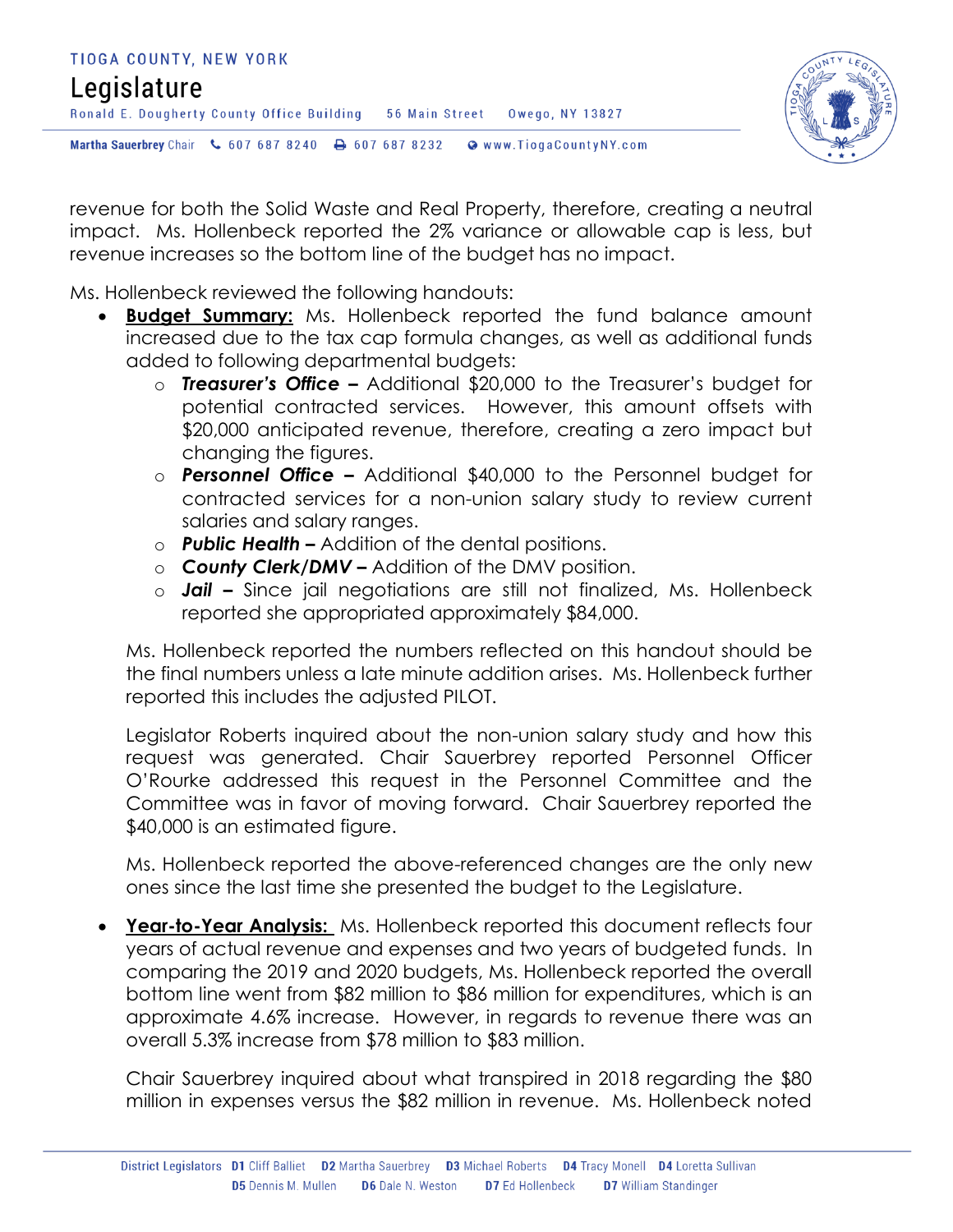

higher than normal sales tax revenue increase. Ms. Hollenbeck reported a negative represents a contribution to fund balance and a positive reflects a withdrawal from fund balance.

 **Departmental Breakdown/Expense by Function of Government:**  Ms. Hollenbeck reported this is similar to the budget brief she presents at the annual tentative budget public hearing. Ms. Hollenbeck reported this document represents only expenditures from 2019 to 2020 and does not reflect offsetting revenue. However, Ms. Hollenbeck will follow-up with a report indicating local share only. Ms. Hollenbeck reported the local share is the number the Legislature will want to focus on.

In reviewing the document, Chair Sauerbrey inquired about the following budgeted line items:

- o *Council on Alcoholism* Question raised as to whether this line item is for the Coalition grant that goes through Mental Hygiene. Ms. Hollenbeck concurred this is correct.
- o *Criminal Psychiatric*  Ms. Hollenbeck reported this line item was left at \$5,000 this past year and based on usage the Legislature opted to increase this line item to \$15,000.
- **Totals by Fund:** Ms. Hollenbeck reported General Government Support is the area that increased the most. Ms. Hollenbeck reported County Clerk/DMV, Law, and Personnel increased primarily due to positions and salary increases over and above the 2.5% across the board salary increases. In addition, the Board of Elections mandated services for early voting and electronic poll books.

Legislator Sullivan inquired as to the reason for the increase in the Law Department. Ms. Hollenbeck reported this was salary and fringe benefit for the transference of the paralegal position from Treasurer's Office to Law Department.

Ms. Hollenbeck reported the Handicapped Education is an escalating annual cost.

Ms. Hollenbeck reported Public Safety decreased, however, this is incomplete due to non-finalized negotiations in the Jail with salary and fringe benefits, therefore, will eventually increase.

Ms. Hollenbeck reported ED&P increased with the addition of Land Bank, however, with an offset of revenues, as well as a portion of one position.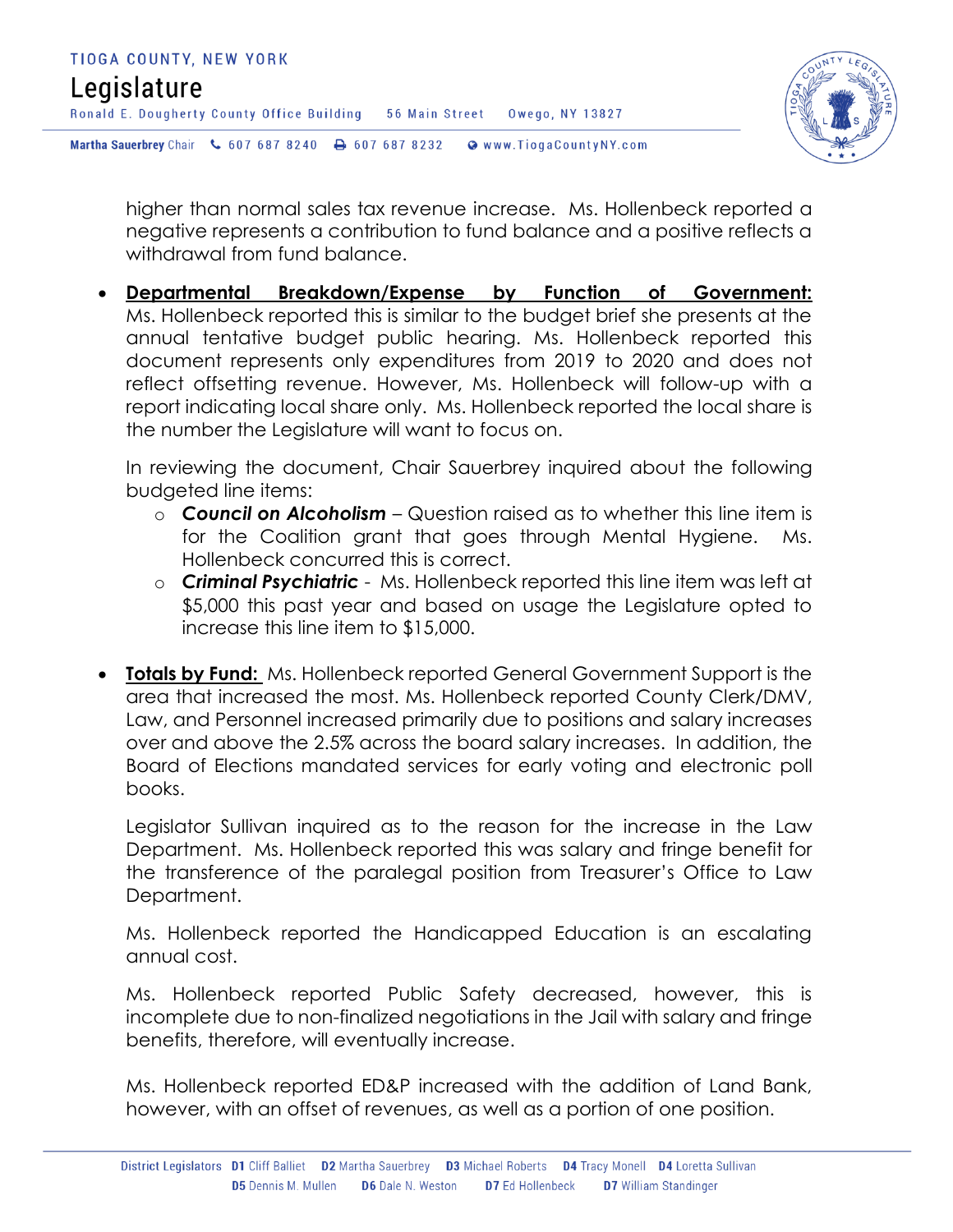

- **2020 Equalization Rates and Taxable Values:** Ms. Hollenbeck reported a few changes, however, all of this information still needs validation through Real Property and the Treasurer's Office Tax Roll Supervisor based on the final assessment rolls. Ms. Hollenbeck reported total value of the properties marginally increased and the equalization rates have changed slightly for the Town of Candor and Town of Nichols whereas the Town of Spencer decreased.
- **Property Tax Rates:** Ms. Hollenbeck reported these are tentative, as validation still needs to occur. Ms. Hollenbeck reported Town of Spencer and Town of Owego increased. Overall, Ms. Hollenbeck reported the tax increase was \$518,000 and outside of Solid Waste, it was \$529,000 for a 2.32% increase. Ms. Hollenbeck reported Solid Waste decreased due to PILOT revenue.

Ms. Hollenbeck reported she will be working on the budget brief for the November 12, 2019 tentative budget public hearing and there is one last worksession prior to this public hearing.

Ms. Sullivan suggested Chair Sauerbrey review Ms. Hollenbeck's budget summary letter prior to publication.

Chair Sauerbrey reported the County disburses approximately \$6 million dollars in sales tax collected to the towns and villages, which is approximately 25% of the sales tax collected. Ms. Hollenbeck reported 1% of this is discretionary and a portion of this goes to the capital for bond payment. Ms. Hollenbeck reported the sales tax disbursement is done by local law. Ms. Hollenbeck reported this is disbursed to the towns and villages once per month.

Ms. Hollenbeck reported other revenues disbursed to the towns and villages include:

- o Mortgage Tax paid twice per year via a resolution.
- o Traffic Diversion paid quarterly.

**AIM Funding and AIM Related Funding:** Ms. Hollenbeck reported she sent an email addressing the difference in AIM Funding and AIM Related Funding to the Legislators.

Ms. Hollenbeck reported if a municipality is reliant on the AIM funding for more than 2% of the towns and village expenditures this falls in the AIM Funding category and the State continues to disburse the funding in September.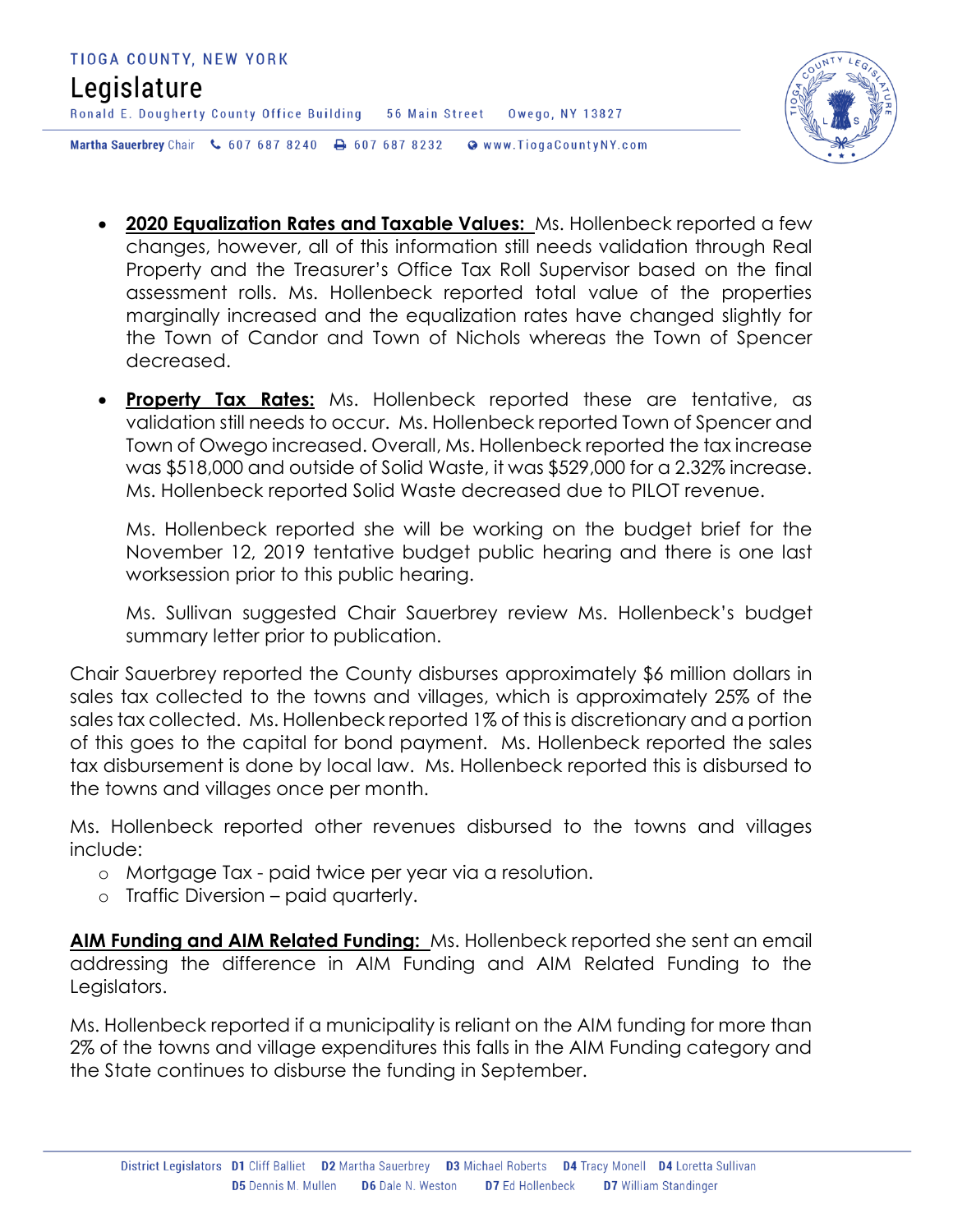



Ms. Hollenbeck reported AIM Related Funding is the County's obligation. Tioga County's obligation of \$270,000 will be paid out in December and the \$55,000 will be paid out in May.

Chair Sauerbrey inquired as to whether these funds are solely from Internet sales tax or a combination of Internet and regular sales tax. Ms. Hollenbeck reported this obligatory amount is coming from the County's sales tax and is not tying it exclusively to the Internet sales tax. Ms. Hollenbeck reported initially the Legislation indicated it would be tied to Internet sales tax, however, the actual adopted Legislation tied it simply to sales tax.

Ms. Hollenbeck reported the NYS Taxation and Finance website shows commodities on a quarterly sales tax basis for County and Statewide. Ms. Hollenbeck reported she needs clarification from NYS Taxation and Finance that she is looking at the correct codes on the website to differentiate Internet sales tax.

Chair Sauerbrey inquired whether the AIM Related Funding the County is obligated to pay to the towns and villages at the end of the year comes from the County's collected sales tax and will this be a lump sum amount. Ms. Hollenbeck concurred and stated the State withholds from the sales tax and disburses to the towns and villages.

Chair Sauerbrey inquired as to when the County receives sales tax collected funds. Ms. Hollenbeck reported the County receives a monthly disbursement. Ms. Hollenbeck reported November and December are generally higher months due to holiday sales.

Ms. Hollenbeck reported the County is collecting \$20 million in sales tax annually.

Ms. Hollenbeck reported the distribution or percentage shared with the towns and villages can be changed by local law.

Ms. Hollenbeck reported the State takes the gross sales tax and withholds a dedicated amount for the AIM Related Funding and the distribution to the towns and villages is on the net sales tax.

Legislator Sullivan inquired as to whether the County could see on NYS Taxation and Finance website the gross sales tax collected, withheld amount, and net sales tax. Ms. Hollenbeck reported the County knows the gross sales tax collected and the withheld amount, but we cannot see the breakdown specifically by commodity. Ms. Hollenbeck reported the Towns of Barton, Newark Valley, Nichols, Spencer and Tioga receive AIM Funding.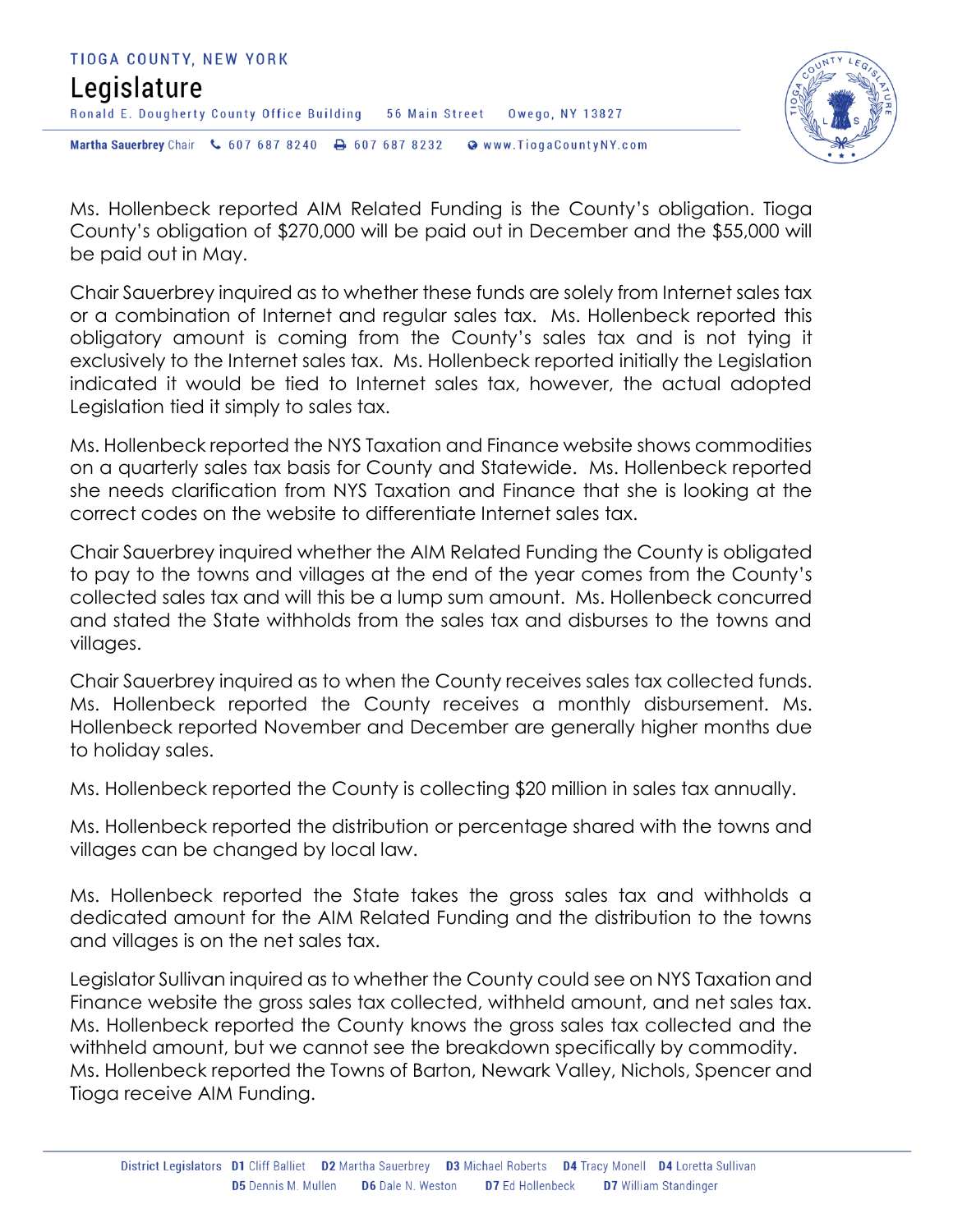

Ms. Hollenbeck reported the Towns of Berkshire, Candor, Nichols, Owego, Richford, and Spencer, as well as the Villages of Candor, Newark Valley, Owego receive AIM Related Funding.

#### **Date Change for 2nd December Legislative Worksession -**

Chair Sauerbrey reported the 2nd December Legislative Worksession is being rescheduled from Thursday, December 19th, to Tuesday, December 17th. Chair Sauerbrey reported the Organization Meeting agenda and any outstanding yearend issues will be discussed at this worksession.

### **Ag Resource Group (ARG) Legislative Representative -**

Legislative Clerk Haskell reported Ms. Neal, CCE, brought it to her attention that the Ag Resource Group Bylaws indicate the Board makeup includes a Legislative representative to serve as a Board member. Ms. Haskell reported the Board meets monthly and maximum meeting time is 1.5 hours. Ms. Haskell inquired as to whether there was any Legislator interested in serving on this Board.

Legislator Sullivan reported there is County representation on this Board with the Ag Development Specialist in ED&P and information is brought forward through this Department's Legislative Committee, therefore, suggested the Ag Resource Group change their Bylaws with the removal of a Legislative representative to serve as a Board member at this time. Legislators were in favor of this suggestion.

### **Approval of Worksession Minutes – October 10, 2019 -**

Legislator Sullivan motioned to approve the October 10, 2019 Legislative Worksession minutes as written, seconded by Legislator Hollenbeck with Legislators Balliet, Hollenbeck, Monell, Roberts, Sauerbrey, Standinger, and Sullivan voting yes with Legislators Mullen and Weston being absent. Motion carried.

### **Action Items -**

Currently, there are no action items.

### **Other –**

No other topics for discussion.

### **Executive Session –**

With no confidential topics for discussion, an Executive Session was not necessary.

Meeting adjourned at 10:45 a.m.

Next worksession scheduled for Thursday, November 7, 2019, at 1:00 p.m.